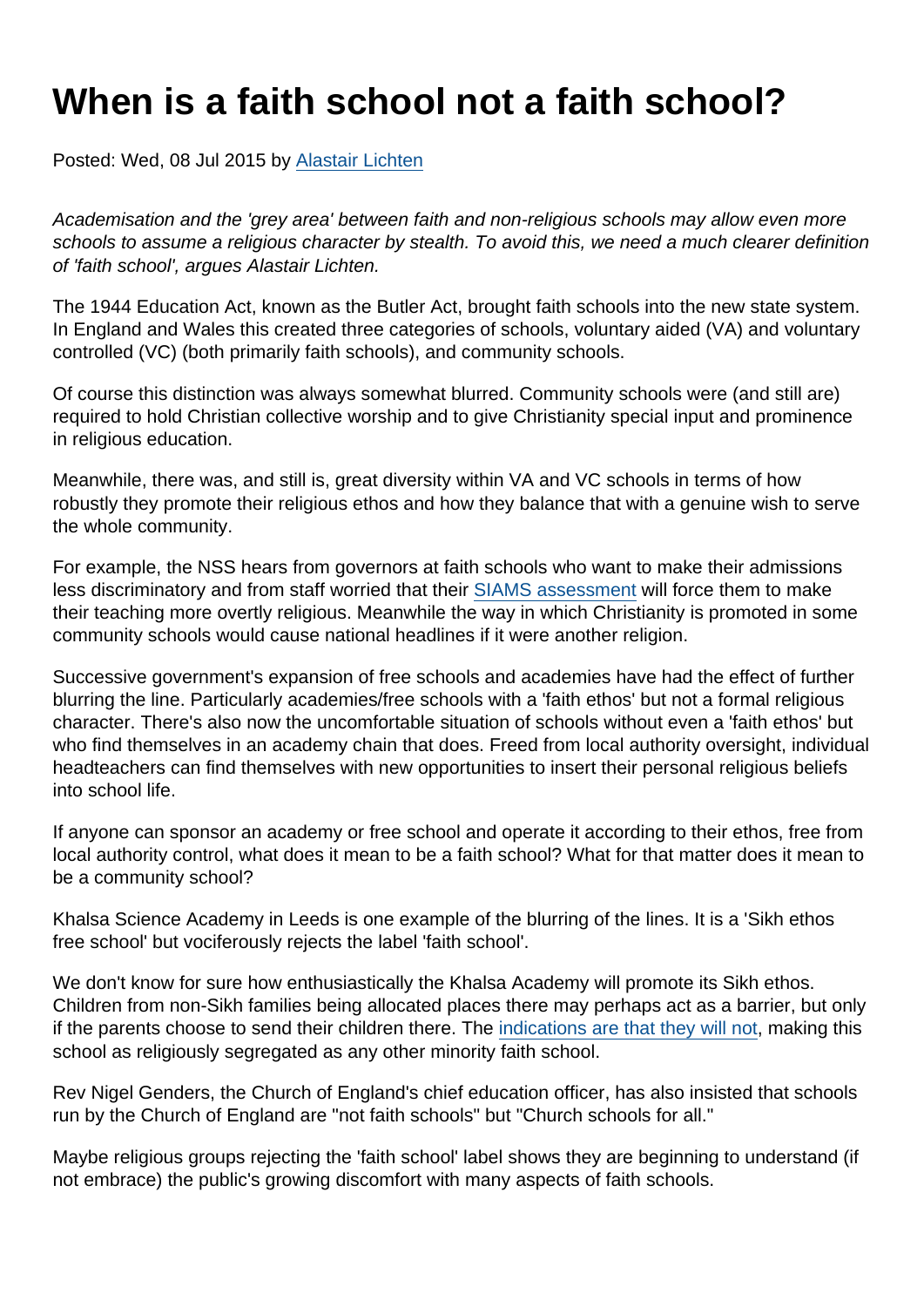But the rise of academy chains has also given religious groups a new way to expand their influence in nominally secular schools.

The Church's intention to expand its Mission through non-Church schools is evidenced by a quote from a Diocesan Secretary in the Church of England's Church School of the Future Review:

"We have moved forward with affiliation and we do have some affiliated schools. We are keen to see such schools as part of our mission and we feel that we don't have to own these schools. So, through having affiliated schools with a clear link between diocese, school and parish, we are doing what we want to do, which is to promote the Christian ethos."

At the Third Reading of the Education and Adoption Bill, Second Church Estates Commissioner Caroline Spelman MP told MPs the Church will continue to develop diocesan and Church schoolled multi-academy trusts which include community schools.

Seeking to allay fears expressed by the National Secular Society, that the Church may take control of previously non-Church schools, Ms Spelman told MPs at Second Reading that Church federations, such as the Trinity federation and the Pilgrim federation in the Norwich diocese, "demonstrated how the individuality of each school has been maintained."

The examples she cites do nothing to allay secular concerns. Quite the opposite – the Pilgrim federation runs four religiously designated schools, two of which appear to have been community schools until as recently as 2011.

Small rural schools are often underfunded schools and at particular risk of this type of takeover. The Government [doesn't know](http://www.publications.parliament.uk/pa/cm201415/cmhansrd/cm140624/text/140624w0001.htm#140624w0001.htm_wqn49) how many children currently live in areas where the only state schools are faith schools, but any expansion of the Church's school portfolio will only impede parents' chances of obtaining a truly secular education free from religious influence.

Once converted into an academy, the permissive and informal nature of adopting a 'faith ethos' (as opposed to a formal religious designation) means the religious character of a school can change fundamentally without consultation and at any time simply through a change in the governing authority.

If we're to begin sorting out this mess there are some cultural as well as legal changes that must be made. Let's start by getting rid of the grey area of "faith ethos" academies. If a school wishes to operate as a faith school it should at least have to apply for a religious designation.

As an interim measure the Department for Education should keep a public record of which schools operate with a faith ethos and which schools do not.

There's a clear risk that government proposals to force struggling local authority schools in England to become academies could increase the proportion of faith based schools. To protect secular school provision, the National Secular Society has [recommend changes to the Education and](http://www.publications.parliament.uk/pa/cm201516/cmpublic/educationadoption/memo/educ12.htm) [Adoption Bill](http://www.publications.parliament.uk/pa/cm201516/cmpublic/educationadoption/memo/educ12.htm) to ensure that no non-religiously designated school is permitted to acquire a religious designation or faith ethos upon, or after academisation.

At the very least the Bill should be amended to maintain the requirement to consult with the local community to mitigate the possibility of non-religious designated schools acquiring a faith ethos without the clear support of parents, pupils, teachers and the wider community.

But more than that we need a cultural change, we need to challenge the idea it is appropriate to use schools to promote religious doctrine, doing so should come to be as frowned upon as